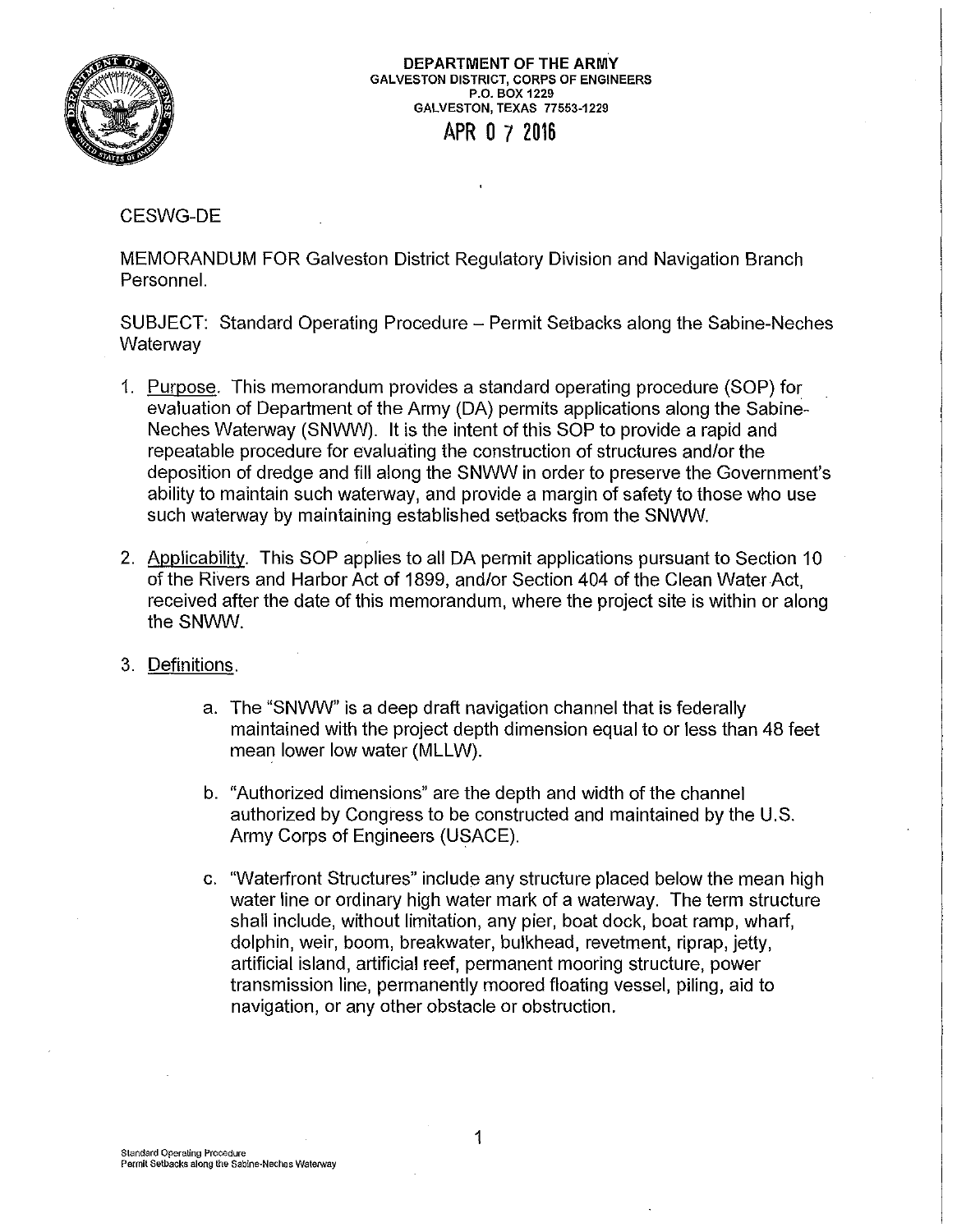- d. "Work" shall include, without limitation, any dredging or disposal of dredged material, excavation, filling, or other modification of a navigable water of the United States.
- e. "Fill" means material placed in waters of the United States where the material has the effect of replacing any portion of a water of the United States with dry land; or changing the bottom elevation of any portion of a water of the United States. Fill materials include, but are not limited to: rock, sand, soil, clay, plastics, construction debris, wood chips, overburden from mining or other excavation activities, and materials used to create any structure or infrastructure.
- f. A "setback" is defined as the distance from a federally authorized channel, landward, to a proposed structure (i.e. the distance that a structure must be setback from the edge of the channel). All setbacks are measured from the near bottom edge or "closest toe" of the channel to the nearest point of the structure, whether that point is fixed or floating.
- g. "Maintenance" is defined in Nationwide Permit 3 (NWP 3) as the repair, rehabilitation, or replacement of any previously authorized, currently serviceable structure, or fill, or of any currently serviceable structure authorized by CFR 330.3, provided that the structure or fill is not to be put to uses differing from those uses specified or contemplated for it in the original permit or the most recently authorized modification, authorizes maintenance of structures or fill without prior notification to the USAGE. In addition, NWP 3 authorizes the repair, rehabilitation, or replacement of those structures or fills destroyed or damaged by storms, floods, fire or other discrete events, provided the repair, rehabilitation, or replacement is commenced, or is under contract to commence, within two years of the date of their destruction or damage. DA permit conditions require the applicant to maintain the activity authorized by the permit in good condition and in conformance with the terms and conditions of this permit. If an applicant wishes to cease to maintain the authorized activity or should desire to abandon it they must obtain a modification of their DA permit, which may require restoration of the area.
- h. "Redevelopment" is the re-building or re-assembling of any structure that is no longer functional or serviceable in its original capacity, specifically pertaining to its framing and structural components. This would include beams, girders, joists, stringers, and/or pilings.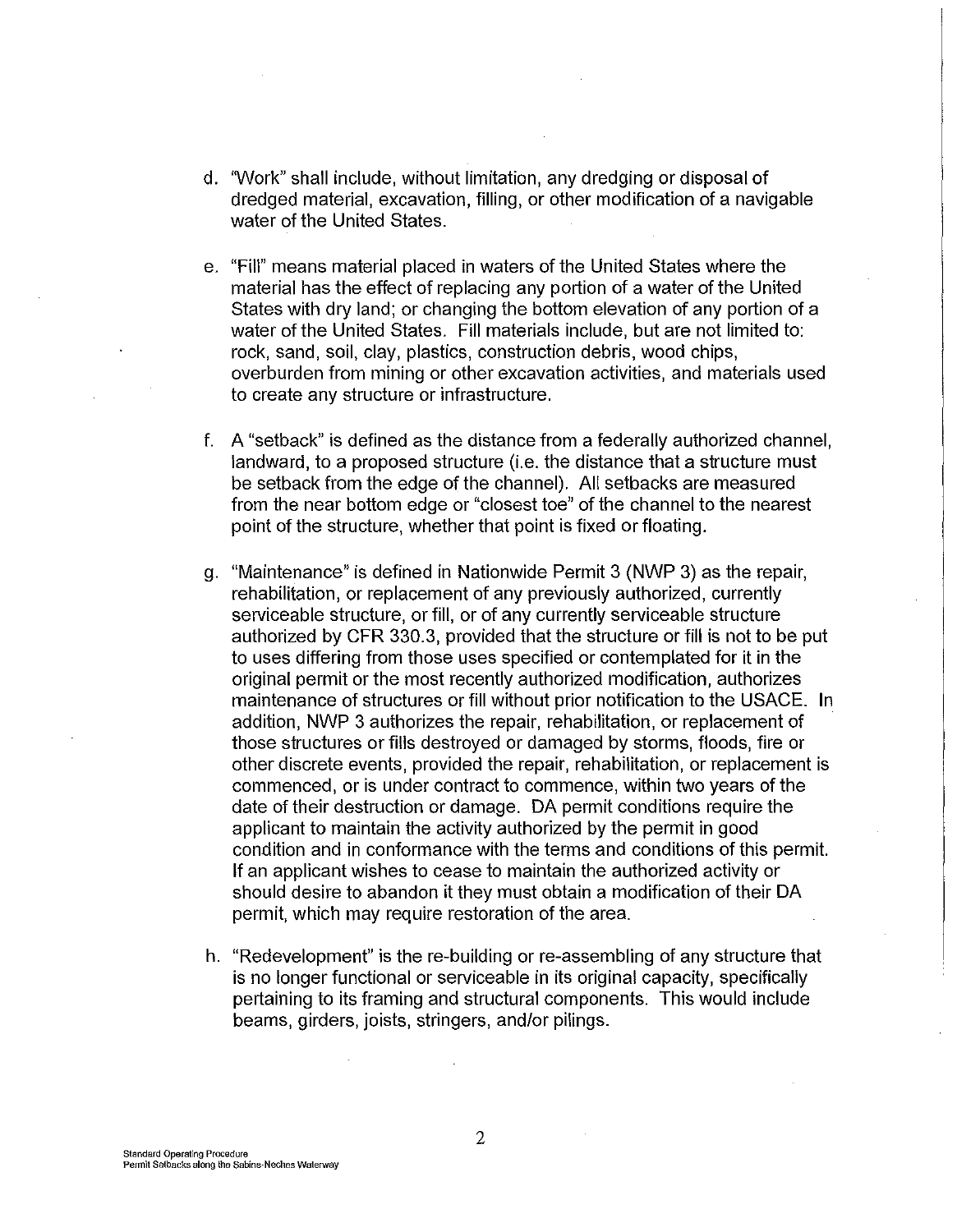- i. "Mooring facility" is a collection of devices that is fixed in navigable waters to which a vessel can be made fast including buoys, chains, ropes, piles, spars, and dolphins.
- j. "General Permit" is a DA authorization that is issued on a nationwide or regional basis for a category or categories of activities when those activities are substantially similar in nature and cause only minimal individual and cumulative environmental impacts. (See 33 CFR 325.2(e) and 33 CFR 330).
- k. "Letter of permission" is a type of individual permit issued in accordance with the abbreviated review procedures of 33 CFR 325.2(e).
- I. "Individual permit" is a DA authorization that is issued following a case-bycases evaluation of specific structure or work in accordance with the procedures of 333 CFR 325, and a determination that the proposed structure or work is in the public interest pursuant to 33 CFR 320.
- 4. General. The following setbacks are designed to ensure that no structures or fill encroach beyond the top edge of the navigation channel, including appropriate side slopes, and there is sufficient clearance for dredging the navigation channel to its full width and depth, including side slopes. Additionally, considerations are made for safe passage of commercial vessels through the SNWW. Absent unusual circumstances, the following guidelines will apply:
	- a. Standard Setback. The Standard Setback is designed to establish a distance from the near bottom edge of the SNWW where structures or fill should not extend past. Other work, such as dredging, will be evaluated on a case-by-case basis. The Standard Setback for the SNWW is no closer to the near bottom edge of the SNWW Federal channel than 196-feet. This 196-foot setback is calculated by multiplying the 48-foot project depth by 2 (side slope ratio) and added to a 100-foot (safety factor) equaling a 196 foot setback from the near bottom edge of the channel.
	- b. Setback Hazard Zones. The Setback Hazard Zones are designed and established to identify areas of the SNWW that are narrow and of which the placement of structures and/or fill would have a higher probability of interfering with navigation. The Hazard Zone areas have been designed and established based on maximum zone width of the open water areas between the existing structure/bank (shoreline) and the near bottom edge (closest toe). Zones are aligned with channel station and dredge survey reaches.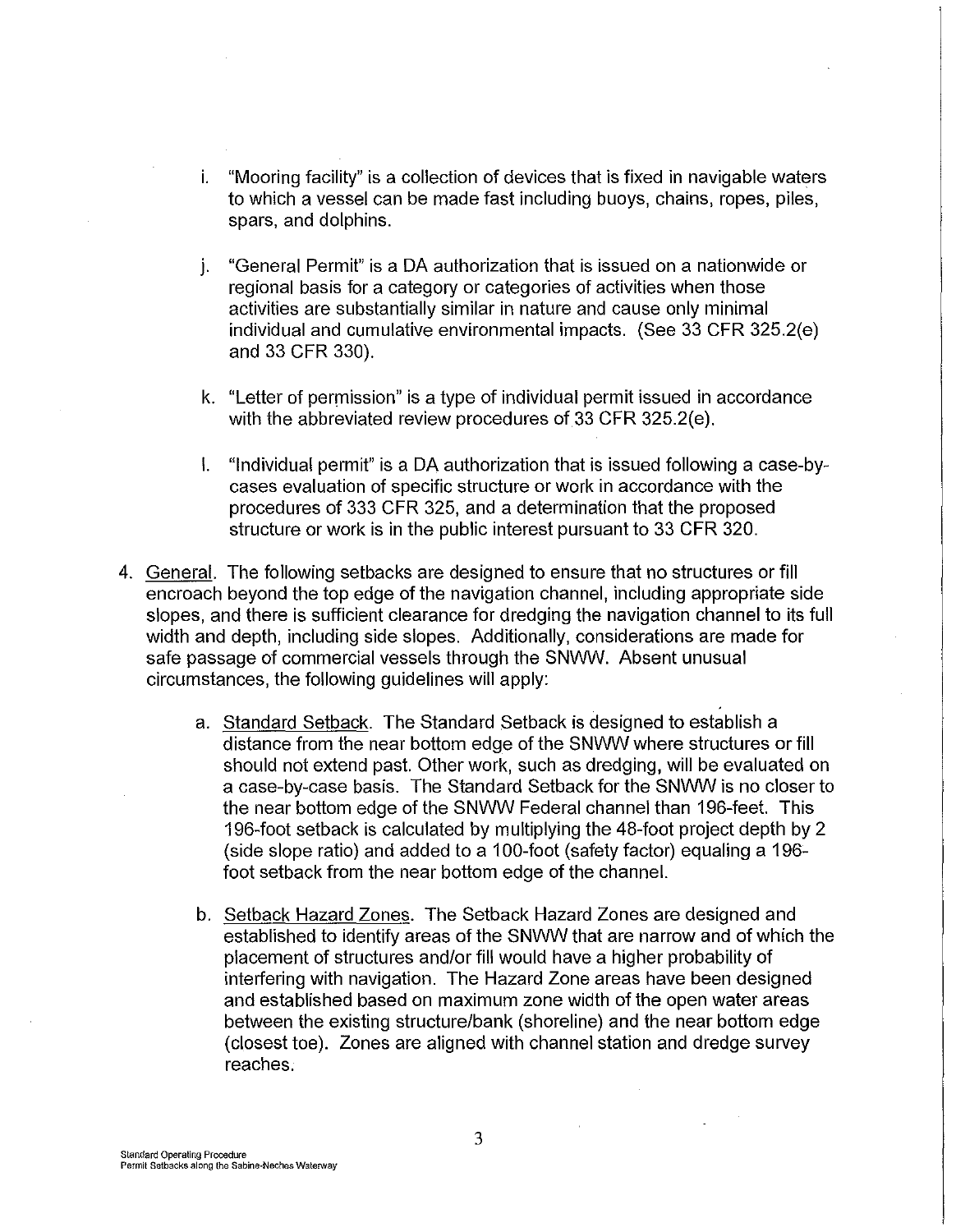- 5. Proposed Department of the Army Permit Application Evaluation Procedure. The USAGE Regulatory Program regulations, specifically 33 CFR 320.4, require permit decisions in navigable waters balance the inherit right to reasonable private land use with the rights and interests of the public. When the activity is in the area of a federal project, such as the SNWW, the activity must be evaluated to ensure that it is compatible. In the case where a permit proposal will create undo interference with access to, or use of, a navigable water, the authorization will be generally denied after a thorough case-by-case evaluation. The following procedures will be implemented for permit applications located along the SNWW.
	- a. Standard Setback Procedure. DA permit applications for structures and/or fill proposed within areas of the SNWW with Standard Setback will be evaluated based on their proximity to the setback. Proposed projects located shoreward of the setback will be evaluated using the hazard zone procedures identified for that reach. Proposed projects on or seaward of the standard setback will be evaluated using High Hazard Zone procedures. The District Engineer is authorized under 33 CFR 325.S(b) to deny permits without issuing a public notice or taking other procedural steps where he determines that the activity will clearly interfere with navigation.
	- b. Setback Hazard Zone Procedure. The purpose for the setback hazard zones are to ensure that structures and/or fill placed outside of the 196-foot setback line are evaluated commensurate with their impacts to navigation. Hazard zones have been graphically identified and color coded. (Attachment 1)
		- i. High Hazard Zone (red). The High Hazard Zones are defined as the zones where the shore is located 250-feet or less from the shoreline to the closest toe of the SNWW channel. DA permit applications proposed in the High Hazard Zones will be evaluated using a permit type commensurate with the proposed impact to navigation.
			- 1. DA permit applications with proposed structure and/or fill located on or within high hazard areas will be evaluated using a standard permit with a 30 calendar day public notice and Environmental Assessment.
			- 2. DA permit applications for proposed work, i.e. dredging, within the Standard Setback areas of the SNWW will be evaluated using the permit type commensurate with the proposed impact.
			- 3. With one exception, the use of Nationwide Permits (NWP) in High Hazard areas will be suspended. The exception for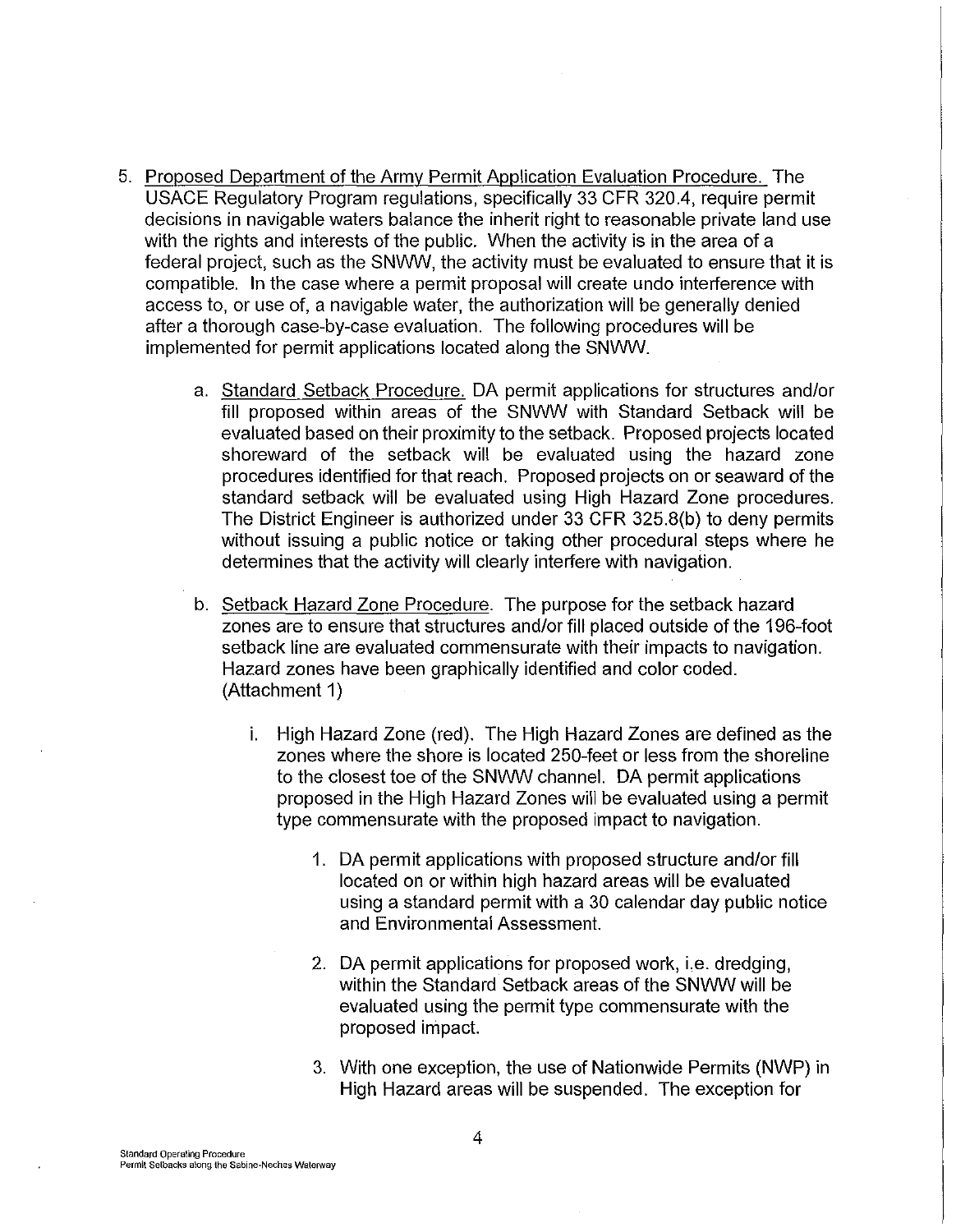High Hazard Areas is NWP 3, which will require preconstruction notice to the Corps. The Corps will coordinate with the SNWW stakeholders to determine if used of discretionary authority to elevate NWP 3 applications to individual permit applications is warranted due to the proposed project's impact to navigation.

- ii. Medium Hazard Zone (yellow). The Medium Hazard Zone is defined as the zones where the shore is located between 250-500 feet from the closest toe of the SNWW channel.
	- 1. DA permit applications with more than minimal impacts proposing structures and/or fill in Medium Hazard Zone areas will be evaluated using an individual permit, including letter of permission if applicable. A minimum 15 calendar day public notice and an Environmental Assessment will be required on all individual permits.
	- 2. DA permit applications for proposed work, i.e. dredging, within medium risk areas of the SNWW will be evaluated using the permit type commensurate with the proposed impact.
	- 3. The Corps will include a regional condition on all general permits to require reporting to the Corps prior to initiating work (preconstruction notification). The Corps may use discretionary authority, after coordination with stakeholders, to elevate general permit applications to individual permit applications commensurate with the proposed project's impact to navigation.
- iii. Low Hazard Zone (green). The Low Hazard Zone is defined as the zone where the shoreline is located further than 500 feet from the closest toe of the SNWW channel. DA permit applications proposed in Low Hazard Zones will be evaluated using a permit type commensurate with the proposed impact.
- c. General Permits. All general permits, including NWPs, Programmatic General Permits and Regional General Permits, will have a regional general condition added to require pre-construction notification if proposed along the SNWW and will restrict their use in Standard Setback Exemption areas.